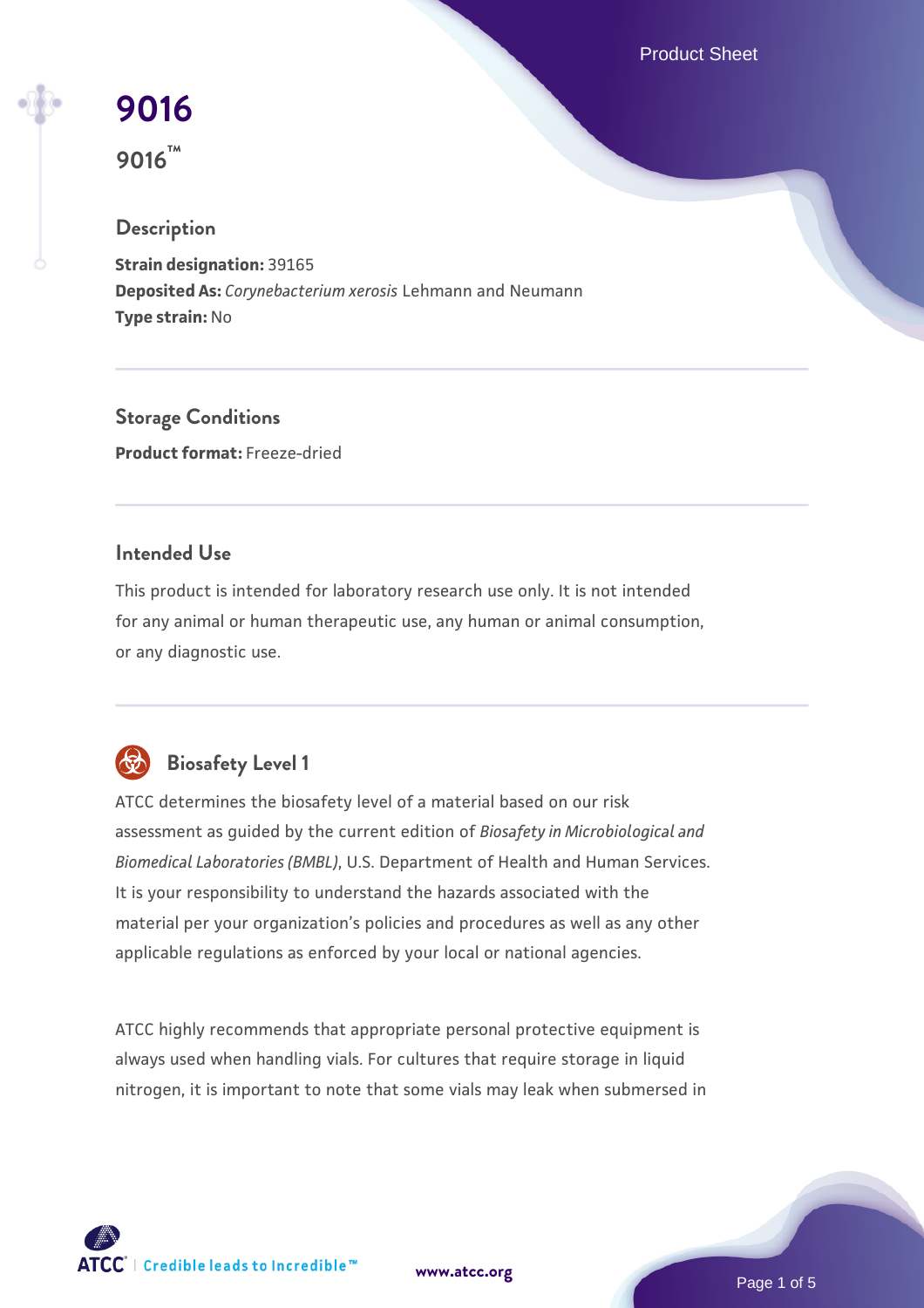liquid nitrogen and will slowly fill with liquid nitrogen. Upon thawing, the conversion of the liquid nitrogen back to its gas phase may result in the vial exploding or blowing off its cap with dangerous force creating flying debris. Unless necessary, ATCC recommends that these cultures be stored in the vapor phase of liquid nitrogen rather than submersed in liquid nitrogen.

### **Certificate of Analysis**

For batch-specific test results, refer to the applicable certificate of analysis that can be found at www.atcc.org.

#### **Growth Conditions**

**Medium:**  [ATCC Medium 44: Brain Heart Infusion Agar/Broth](https://www.atcc.org/-/media/product-assets/documents/microbial-media-formulations/4/4/atcc-medium-44.pdf?rev=ce06ac4e5438493b896cd46c7d875629) **Temperature:** 37°C

# **Material Citation**

If use of this material results in a scientific publication, please cite the material in the following manner: 9016 (ATCC 9016)

#### **References**

References and other information relating to this material are available at www.atcc.org.



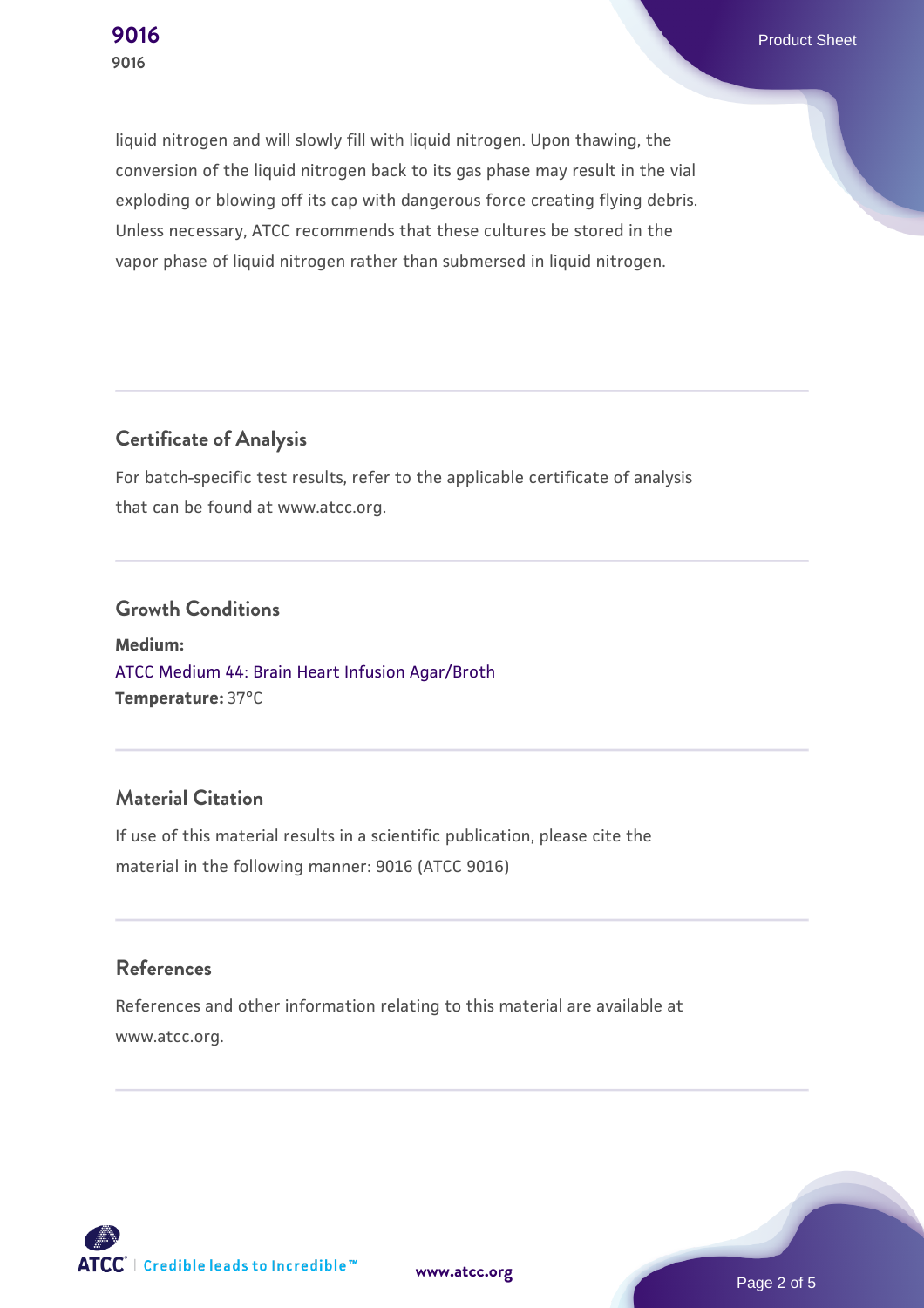#### **Warranty**

The product is provided 'AS IS' and the viability of ATCC® products is warranted for 30 days from the date of shipment, provided that the customer has stored and handled the product according to the information included on the product information sheet, website, and Certificate of Analysis. For living cultures, ATCC lists the media formulation and reagents that have been found to be effective for the product. While other unspecified media and reagents may also produce satisfactory results, a change in the ATCC and/or depositor-recommended protocols may affect the recovery, growth, and/or function of the product. If an alternative medium formulation or reagent is used, the ATCC warranty for viability is no longer valid. Except as expressly set forth herein, no other warranties of any kind are provided, express or implied, including, but not limited to, any implied warranties of merchantability, fitness for a particular purpose, manufacture according to cGMP standards, typicality, safety, accuracy, and/or noninfringement.

### **Disclaimers**

This product is intended for laboratory research use only. It is not intended for any animal or human therapeutic use, any human or animal consumption, or any diagnostic use. Any proposed commercial use is prohibited without a license from ATCC.

While ATCC uses reasonable efforts to include accurate and up-to-date information on this product sheet, ATCC makes no warranties or representations as to its accuracy. Citations from scientific literature and patents are provided for informational purposes only. ATCC does not warrant that such information has been confirmed to be accurate or complete and the customer bears the sole responsibility of confirming the accuracy and completeness of any such information.

This product is sent on the condition that the customer is responsible for and assumes all risk and responsibility in connection with the receipt, handling,



**[www.atcc.org](http://www.atcc.org)**

Page 3 of 5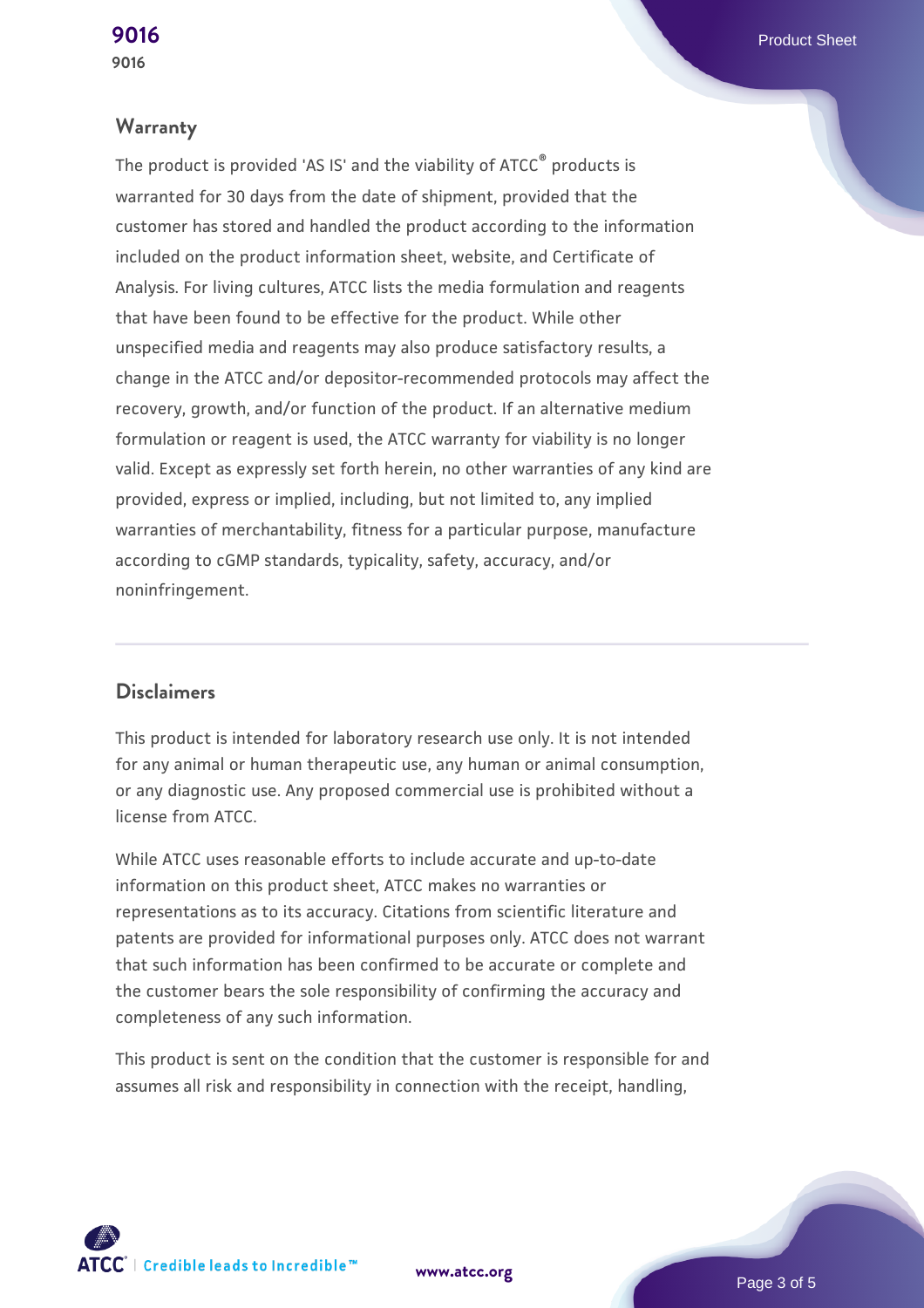storage, disposal, and use of the ATCC product including without limitation taking all appropriate safety and handling precautions to minimize health or environmental risk. As a condition of receiving the material, the customer agrees that any activity undertaken with the ATCC product and any progeny or modifications will be conducted in compliance with all applicable laws, regulations, and guidelines. This product is provided 'AS IS' with no representations or warranties whatsoever except as expressly set forth herein and in no event shall ATCC, its parents, subsidiaries, directors, officers, agents, employees, assigns, successors, and affiliates be liable for indirect, special, incidental, or consequential damages of any kind in connection with or arising out of the customer's use of the product. While reasonable effort is made to ensure authenticity and reliability of materials on deposit, ATCC is not liable for damages arising from the misidentification or

misrepresentation of such materials.

Please see the material transfer agreement (MTA) for further details regarding the use of this product. The MTA is available at www.atcc.org.

# **Copyright and Trademark Information**

© ATCC 2021. All rights reserved.

ATCC is a registered trademark of the American Type Culture Collection.

# **Revision**

This information on this document was last updated on 2021-05-19

# **Contact Information**

ATCC 10801 University Boulevard Manassas, VA 20110-2209 USA